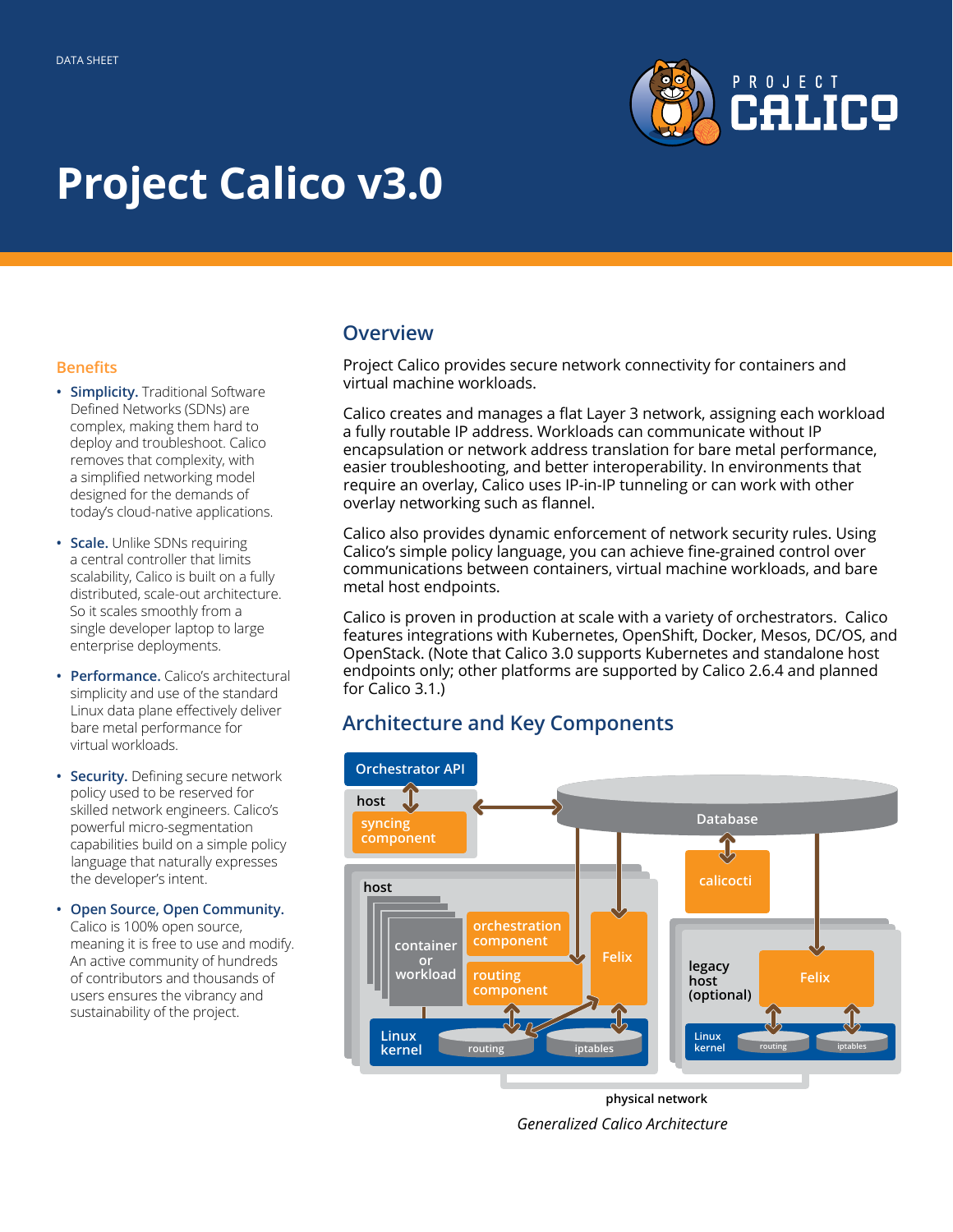Calico applies networking (routing) and network policy rules to virtual interfaces for orchestrated containers and virtual machines, as well as enforcement of network policy rules on host interfaces for servers and virtual machines.

Each orchestrator (e.g., OpenStack, Kubernetes, Mesos, Docker) has its own plug-in mechanisms, but the general architecture is the same across all orchestrators.

- **•** A Calico plug-in interfaces with the orchestrator to listen for events related to workload creation/destruction and (if applicable) network policy configuration via the orchestrator APIs.
- **•** The calicoctl CLI command provides operator access to commands and configuration options complementing the features available via the orchestrator plug-in.
- **•** Either Calico or the orchestrator, depending on the platform, assigns IP addresses to each new workload.
- **•** Global state (workload identity, IP addresses, and network policy) is shared among all nodes via a highly available distributed key/value store. Generally Calico uses etcd for this function, but when running in Kubernetes it can also use the Kubernetes API datastore (instead of accessing etcd directly). Note that there are some small functional restrictions when using the Kubernetes API datastore.
- **•** The Calico Felix agent runs on each node, programs kernel routes to local workloads, and calculates and enforces the local filtering rules required by the current policies applied to the cluster.
- **•** The Calico routing agent communicates with other nodes (and optionally the underlying network infrastructure) to ensure routability between all nodes within the cluster.

Additional platform-specific components include:

- **• Typha** Kubernetes API Server fan-out for scalability
- **• Calico-node** container packaging of Felix, routing and configuration deployed as an agent on each worker node (containers only; not OpenStack)
- **• DHCP agent** OpenStack only
- **• Calico libnetwork driver**  container network model (CNM) integration for Docker
- **• Calico Network Policy Controller** supports Kubernetes network policy API
- **• CNI plug-in** orchestrator integration for Kubernetes and other CNI-compatible platforms
- **• Neutron plug-in or ML2 driver** orchestrator integration for OpenStack

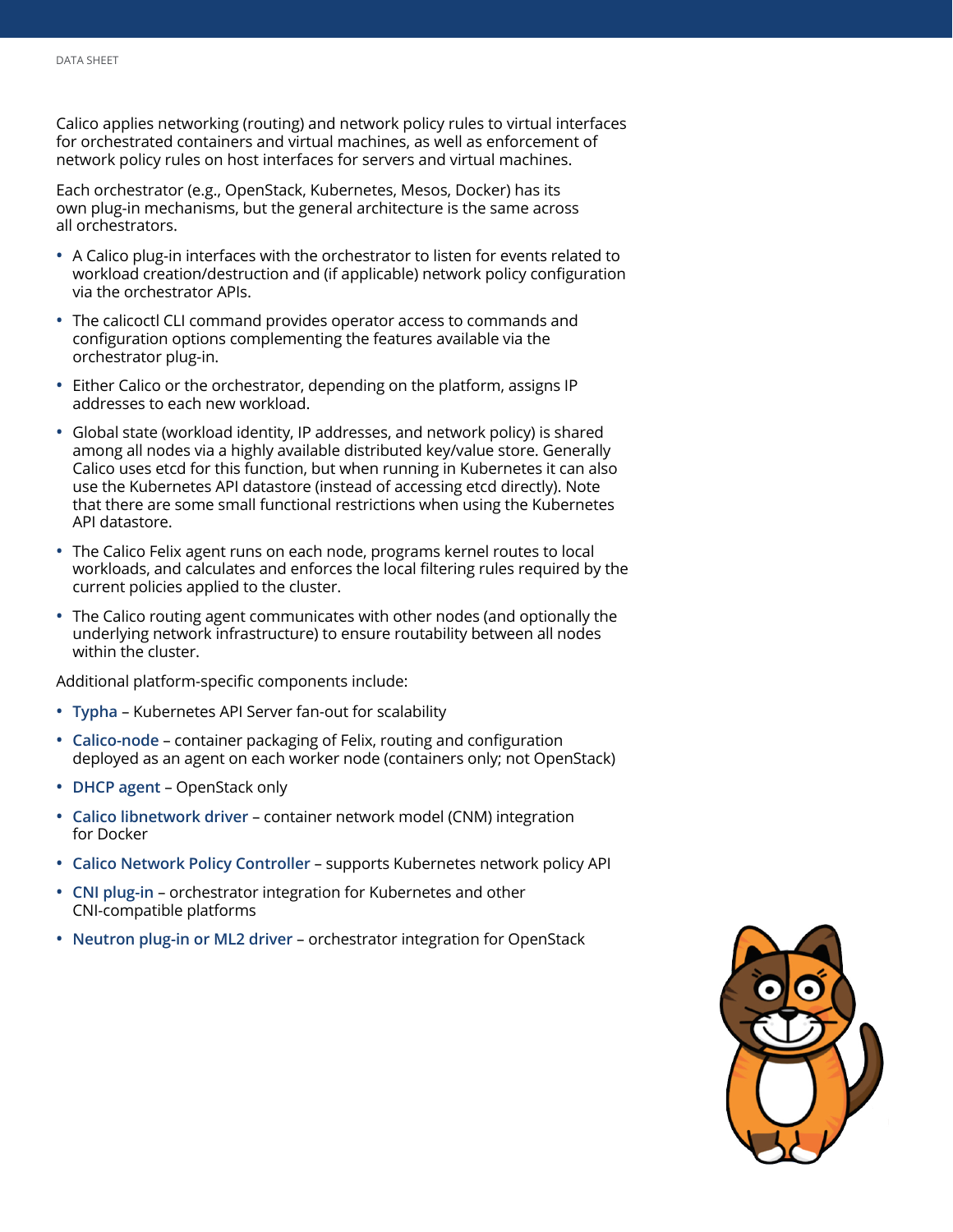# **Features**

# Routing

| <b>Features</b>                      | Platform  | <b>Description</b>                                                                                                                                                 |
|--------------------------------------|-----------|--------------------------------------------------------------------------------------------------------------------------------------------------------------------|
| BGP Peering - Mesh mode              | All       | Automatically configures the Border Gateway Protocol control plane<br>between hosts without any additional configuration or external route<br>reflectors required. |
| BGP Peering - Infrastructure mode    | All       | Enables manual Border Gateway Protocol configuration to infrastructure<br>routers and route reflectors.                                                            |
| Configurable 4-byte AS number        | All       | Enables advanced networking configuration with larger autonomous<br>system (AS) address space                                                                      |
| Native cloud networking (no overlay) | All       | Enables communication between workloads without any<br>overlay/encapsulation - traffic is routed via standard IP protocols                                         |
| Flannel integration (Canal)          | K8s       | Enables Calico policy to be applied in conjunction with Flannel networking                                                                                         |
| Floating IPs*                        | OpenStack | Enables OpenStack floating IP functionality - assigning a virtual IP to<br>a specific VM                                                                           |
| Neutron host routes*                 | OpenStack | For VMs with multiple NICs, enables specification of which NIC should be<br>used for data to particular prefixes.                                                  |
| Multiple IPs per VM*                 | OpenStack | Enables assignment of multiple IP addresses (including mixed IPv4/v6)<br>to a workload.                                                                            |
| Route Reflector                      | All       | Calico includes a basic virtual route reflector for deployment scenarios an<br>external route reflector is not available                                           |

### IP Address Management

| <b>Features</b>                     | <b>Platform</b>                           | <b>Description</b>                                                                                                                                               |
|-------------------------------------|-------------------------------------------|------------------------------------------------------------------------------------------------------------------------------------------------------------------|
| Calico IPAM                         | K8s<br>(etcd only),<br>Mesos*,<br>Docker* | IP Address Management (when used, Calico is responsible for assigning<br>IP addresses to workloads; if not used, assignment is performed by<br>the orchestrator) |
|                                     |                                           | • Dual stack (IPv4/v6)                                                                                                                                           |
|                                     |                                           | Allows multiple pools, each specified by an IPv4 or IPv6 CIDR<br>٠                                                                                               |
|                                     |                                           | Address aggregation: /26 per node, /26 advertised via BGP;<br>rack aggregation                                                                                   |
|                                     |                                           | Per-pod address or IP pool selection (Enables selection of a<br>specific address, or which IP pool to assign an address from,<br>via a pod annotation)           |
| <b>CNI IPAM</b>                     | K8s                                       | Support for CNI IPAM enables Calico to interoperate with external IP<br>address management solutions                                                             |
|                                     |                                           | Host Local IPAM, with endpoints advertised as multiple host routes<br>۰<br>(when using etcd) or aggregated (when using Kubernetes API<br>datastore)              |
|                                     |                                           | Dual Stack (IPv4/v6)                                                                                                                                             |
| OpenStack Neutron IPAM* Integration | OpenStack                                 | Calico interoperates with Neutron assignment of IP addresses to<br>workloads (advertised as multiple host routes)                                                |
| <b>IPAM</b> override                | K8s                                       | Manual IPv4 and IPv6 address assignment to pod, bypassing IPAM, via<br>Kubernetes pod annotation                                                                 |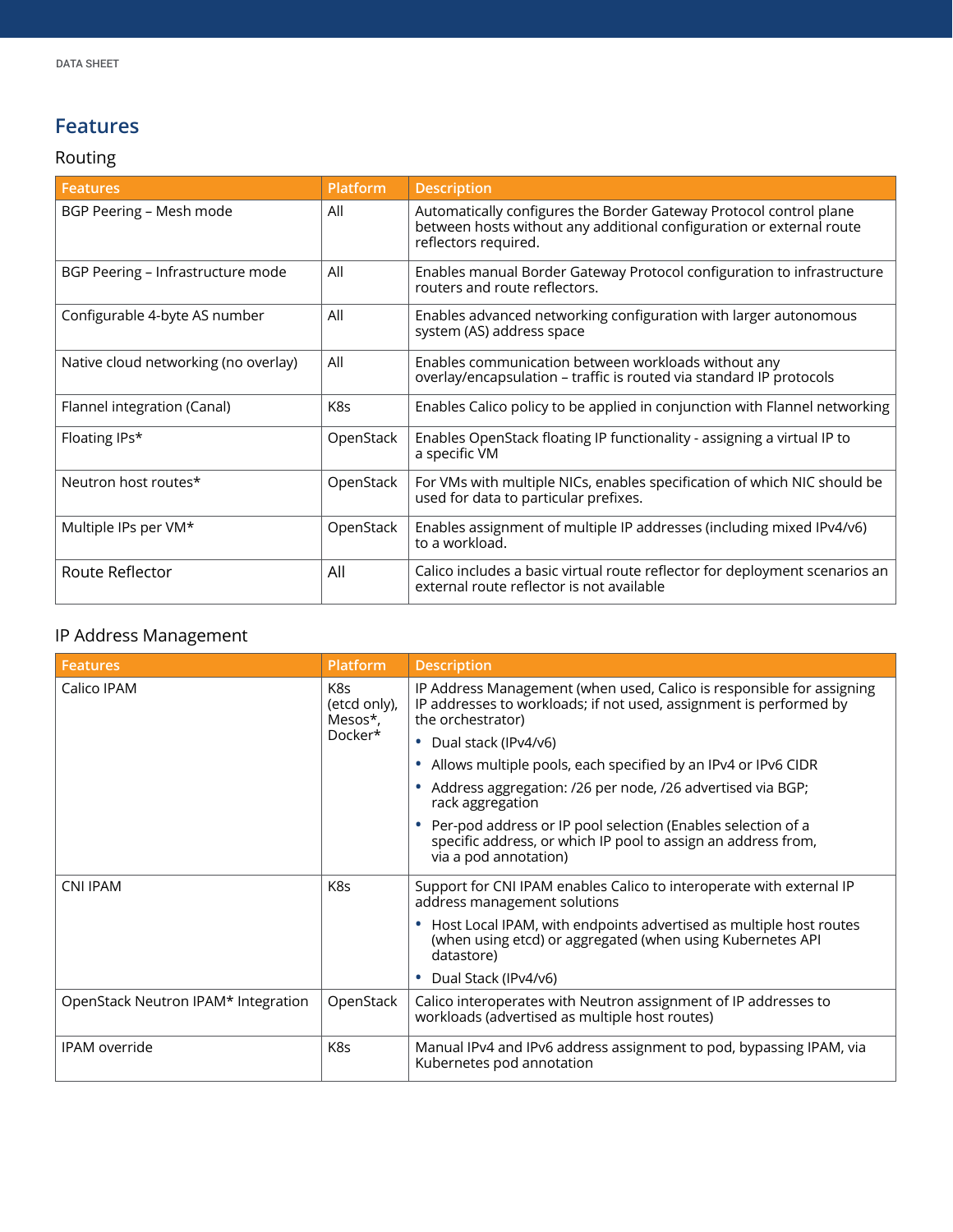## Control Plane

| l Features               | <b>Platform</b> | <b>Description</b>                                                                                                          |
|--------------------------|-----------------|-----------------------------------------------------------------------------------------------------------------------------|
| Direct etcd access       | All             | Calico global state is stored in an etcd distributed data store<br>$\frac{1}{2}$ (configurable, can be dedicated or shared) |
| Kubernetes API datastore | K8s             | Calico global state is stored via calls to the Kubernetes API server<br>(ultimately in the Kubernetes etcd)                 |

#### Data Plane

| <b>Features</b>       | <b>Platform</b> | <b>Description</b>                                                                                                        |
|-----------------------|-----------------|---------------------------------------------------------------------------------------------------------------------------|
| Dual stack IPv4/6     | All             | Data plane supports IPv4 and IPv6 datagrams                                                                               |
| Packet forwarding     | All             | Linux kernel Layer 3 forwarding                                                                                           |
| L3/4 filtering        | All             | Filtering at Layer 3/4 via Linux kernel iptables with ipsets Access<br><b>Control Lists</b>                               |
| Packet format options | All             | Options for formatting of IP packets:<br>Unencapsulated<br>IP-IP (always or cross-subnet)<br>VxLAN (via Flannel)          |
| Configurable MTU      | All             | The maximum transmission unit (MTU) size is configurable<br>(either via CNI or calicoctl) for optimal network performance |
| <b>SNAT</b>           | All             | Optional outgoing SNAT configured per IP pool                                                                             |

# Network Policy

| <b>Features</b>                                               | Platform | <b>Description</b>                                                                                                                                                                                                                                                                                                                                                                                                                                           |
|---------------------------------------------------------------|----------|--------------------------------------------------------------------------------------------------------------------------------------------------------------------------------------------------------------------------------------------------------------------------------------------------------------------------------------------------------------------------------------------------------------------------------------------------------------|
| Dynamic enforcement of fine-grained<br>network access control | All      | Calico policies are enforced in real-time, typically within a small number<br>of milliseconds, as workloads are created/moved/destroyed, labels are<br>applied/updated/deleted, and policies are created/updated/deleted.                                                                                                                                                                                                                                    |
| Kubernetes Network Policy API                                 | K8s      | Supports Kubernetes network policy API features<br>• Namespace scope<br>• Ingress<br>Egress (from Kubernetes 1.8)<br>٠<br>Allow/deny access to/from namespaces<br>Labels<br>$\bullet$<br>CIDRs (ipBlock) (from K8s 1.8)<br>$\bullet$<br>• TCP/UDP ports                                                                                                                                                                                                      |
| Calico policy                                                 | All      | Calico policies support the following capabilities:<br>• Ingress<br>Egress<br>Global or namespace scope<br>$\bullet$<br>Labels<br>٠<br>• CIDRs<br>• Layer 4 protocols: TCP, UDP, ICMP, SCTP, UDPlite, numbered (1-255);<br>all or selected port range<br>Positive or negative match on protocol, CIDR, selector label expression<br>ICMP type & code<br>Ordering<br>$\bullet$<br>Optional conntrack bypassing<br>Pre-DNAT enforcement<br>Actions: Allow/Deny |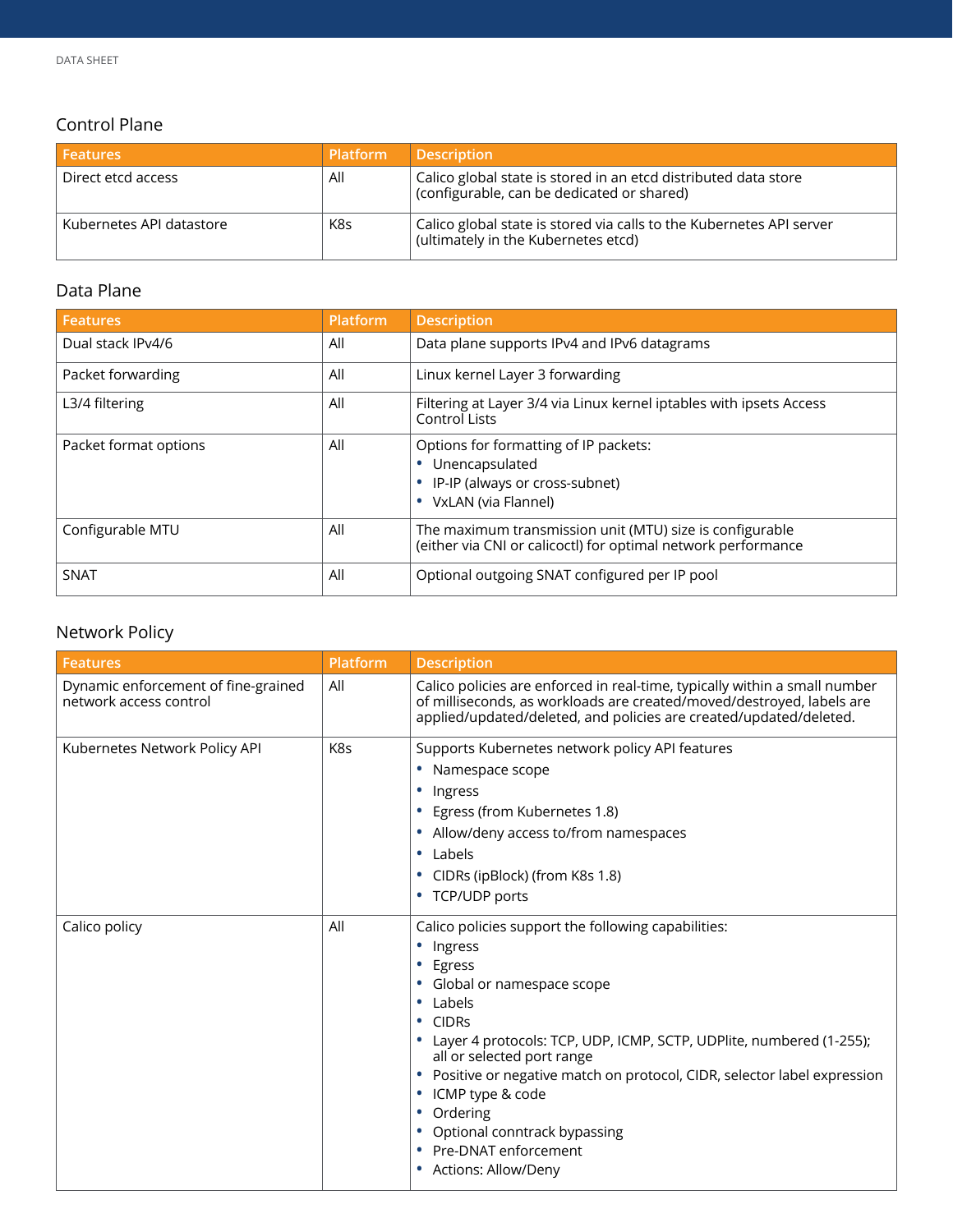# Network Policy (con't)

| <b>Features</b>                        | <b>Platform</b>            | <b>Description</b>                                                                               |
|----------------------------------------|----------------------------|--------------------------------------------------------------------------------------------------|
| Policy enforcement - host interfaces   | All                        | Supports enforcement of network policies on host interfaces:                                     |
|                                        |                            | Local host protection - for non-virtualized workloads<br>Gateway - for transit/forwarded traffic |
| Policy enforcement - containers        | K8s,<br>Mesos*,<br>Docker* | Supports enforcement of network policies on container virtual<br>ethernet interfaces             |
| Policy enforcement - virtual machines* | OpenStack                  | Supports enforcement of network policies on VM tap interfaces                                    |

#### Monitoring

| <b>Features</b>                                                   | <b>Platform</b> | <b>Description</b>                                                                                                                                             |
|-------------------------------------------------------------------|-----------------|----------------------------------------------------------------------------------------------------------------------------------------------------------------|
| Readiness and liveness checks (for<br>Felix and Typha components) | K8s             | Integrates with Kubernetes readiness/liveness checking                                                                                                         |
| Prometheus statistics (beta)                                      | All             | Enables reporting of key Calico performance metrics via Prometheus<br>time series database                                                                     |
| Logging (via syslog)                                              | All             | Supports logging with:<br>Multiple levels (Felix): none, debug, info, warning, error, critical<br>Configurable local log file<br>Configurable syslog threshold |
| Horizon liveness reporting*                                       | OpenStack       | Liveness reporting to the Horizon dashboard for Felix agent and each<br>configured TAP interface                                                               |

# **Supported Platforms**

#### Orchestrators

Calico supports the following versions. Other platforms and/or versions may work but have not been tested.

| Orchestrator                             | <b>Versions</b>     |
|------------------------------------------|---------------------|
| <b>Kubernetes</b>                        | 1.7, 1.8, 1.9       |
| OpenStack*                               | Mitaka, Ocata, Pike |
| OpenShift                                | 3.6, 3.7            |
| Apache Mesos*                            | 1.3                 |
| DC/OS* (Marathon, with Navstar for DNS)  | 1.8, 1.9, 1.10      |
| Docker* (via libnetwork, not Swarm Mode) | 1.9 or later        |